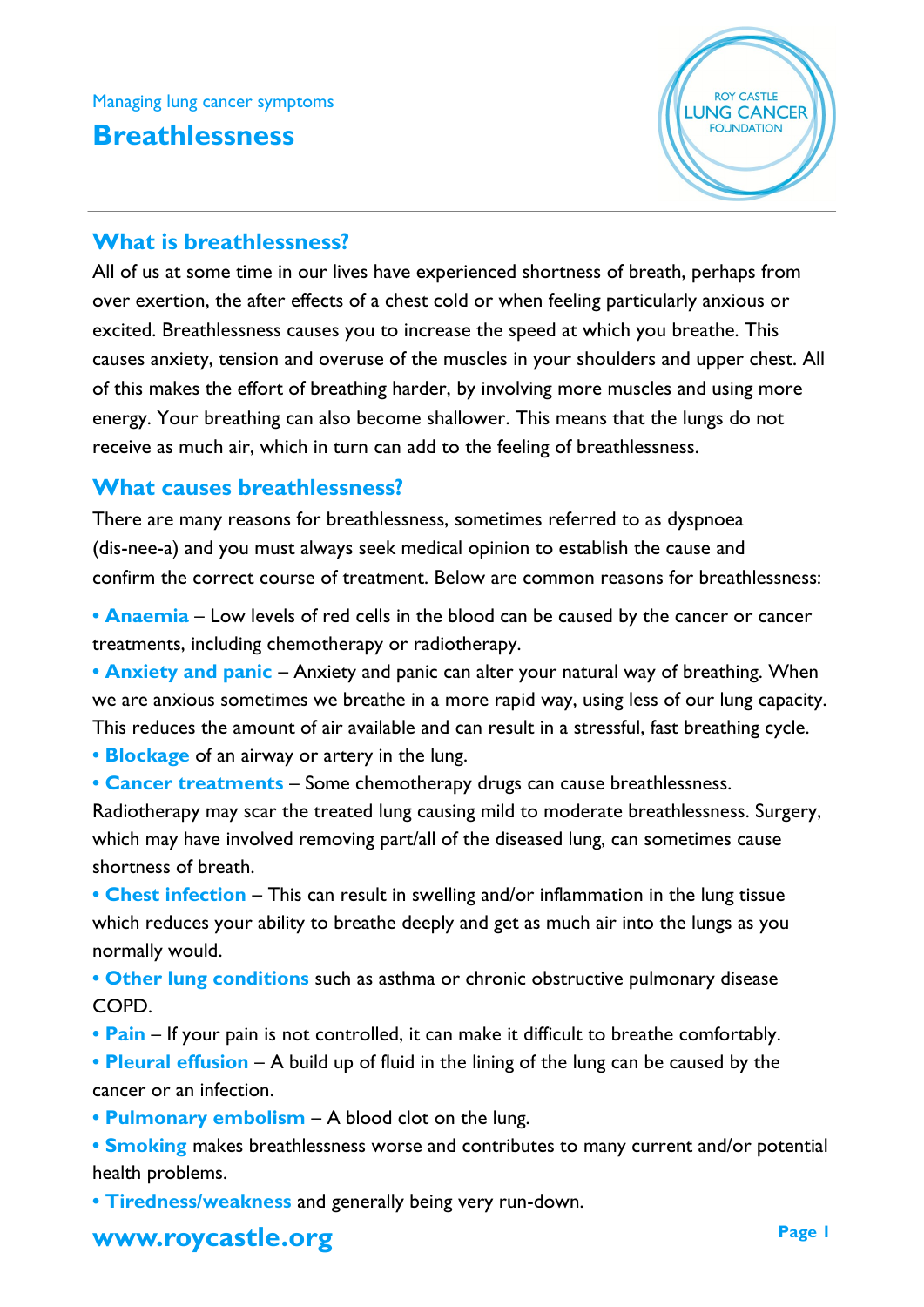# **Breathlessness**



## **Are there breathing techniques that can help my shortness of breath?**

Yes, while breathing is something we do all the time and seems automatic, with practice you can learn to increase your control over it.

You can help your breathlessness by:

- Learning to control your breathing
- Breathing exercises
- Learning to relax

#### **Learning to control your breathing**

The first step in learning to control your breathing is to become more aware of your breathing pattern generally. Exercise, talking too fast, stressful situations and even excitement can alter your breathing pattern, so try to correct it if it is too shallow or too quick. Pursed-lip breathing and diaphragmatic breathing will both help.

**Pursed-lip breathing**: Inhale through your nose for several seconds with your mouth closed, then exhale slowly through pursed lips for 4-6 seconds (like you are going to whistle). This helps to empty your lungs of old air, and makes as much room in your lungs for fresh oxygen-rich air.

**Diaphragmatic breathing**: Relax the top of your chest and shoulders. Place your fingers lightly at the front of your chest on your stomach. Give a little cough and the muscle that you feel under your fingers is the diaphragm. Breathe in and feel the expansion of the lower ribs and stomach rise under your fingers. Breathe out as gently as possible like a sigh, feeling the lower ribs come down and in. Try to repeat this exercise about five or six times.

> $\overline{\mathsf{TOP}}$  Using an electric or handheld fan can help to reduce feelings of breathlessness.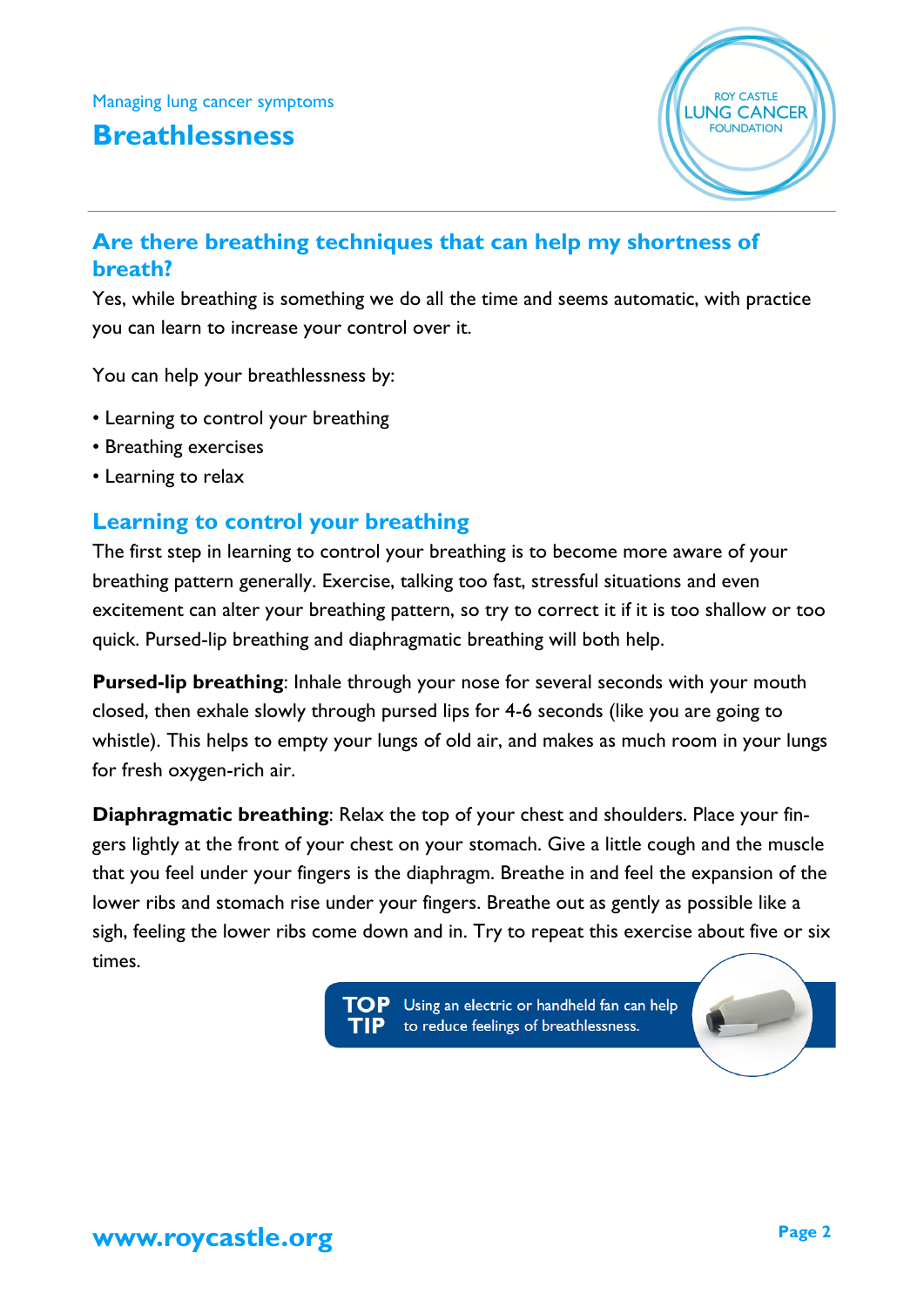# **Breathlessness**



#### **What positions will help me when I am short of breath?**

The most important thing is to be comfortable. Choose a position that will suit what you are doing and where you are. Try to be supported so that the upper chest and shoulders can relax. Your physiotherapist can help you if you are unsure.



forward









 Standing leaning Standing leaning back Forward or sideways

#### **Breathing exercises**

The aim is to allow the fresh air into the lungs and get rid of the old air. Try to imagine you are breathing out for twice as long as you breathe in. This will make room for the fresh air and also helps to slow down the speed of your breathing.

Keep your shoulders and the upper chest relaxed and easy. Feel as if the air is going down to your stomach and imagine that the breathing is taking place there.

#### **Expansion of the lower chest.**

Place your hands on either side of your chest. Breathe out through your mouth, letting your ribs sink in as far as possible. Then, breathing in through your nose or mouth, feel your ribs expand outwards towards your hands. Gently breathe out to start again. Try to repeat the exercise about five or six times.

It is a good idea to practice this frequently throughout the day, so that they become a habit and can be used when you are feeling breathless.

Coughing can be hard work and can increase breathlessness so, if possible, try to cough only when you are ready to spit out phlegm. Breathing exercises may help to move the phlegm, which will make it easier to spit it out.

**For further information about breathing exercises and advice on breathlessness, ask your cancer doctor or lung cancer nurse specialist to refer you to a physiotherapist.**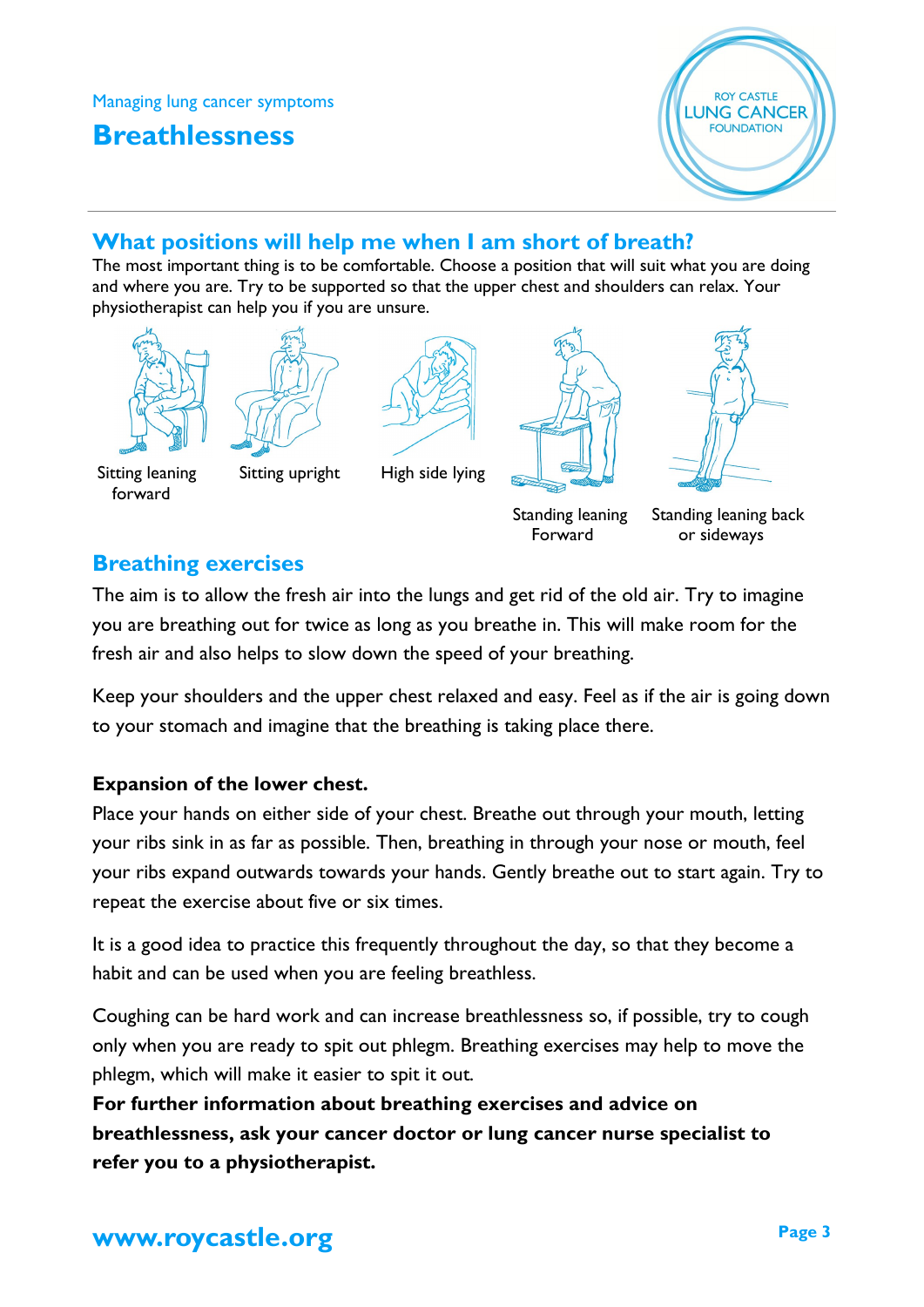

#### **Learning to relax**

Another common reaction to anxiety is increased muscle tension, such as hunched shoulders, clenched fists or feeling a knot in your stomach. Learning to relax by letting go of this muscle tension can also be a useful method of controlling anxiety and breathlessness.

Please see our *Living with lung cancer* booklet for more information relaxation. Visit **www.roycastle..org/ayqpack** or call our free helpline on **0333 323 7200 (option 2).**

#### **Are there any treatments that will help my breathlessness?**

The type of treatment given will depend upon the cause of your breathlessness. Your cancer doctor or lung cancer nurse specialist will discuss which treatment will help your breathlessness. These include:

**• Drug treatments** including painkillers (morphine), steroids and sedatives to help relieve anxiety and panic caused by breathlessness.

**• Bronchodilator drugs** relaxes the muscles in the lungs and opens up the airways. This makes breathing easier. These drugs are normally given through an inhaler or nebuliser.

• Oxygen therapy increases the amount of oxygen in the lungs and the bloodstream. If your blood oxygen levels are low, getting more oxygen can help you breathe better. An oxygen cylinder may be given if you only need oxygen for short periods of time. If you need oxygen for longer periods of time, an oxygen concentrator may be supplied. This is a machine which takes oxygen from surrounding air. It is usually given using a face mask or through small tubes that sit under the nostrils (called a nasal cannula).

# **TOP TIP**

It may be that a well ventilated room, using open windows or using an electric or handheld fan, will achieve the same effect as oxygen.

#### **My breathlessness is causing me extreme anxiety. What should I do?**

Feelings of extreme (called acute) anxiety can sometimes happen suddenly. It is important to remember that these feelings will subside. While it might be tempting to avoid anxiety provoking situations, in the long term this can affect your self confidence. You can learn to manage anxiety experienced in such situations by facing up to them a little at time and using the breathing techniques mentioned.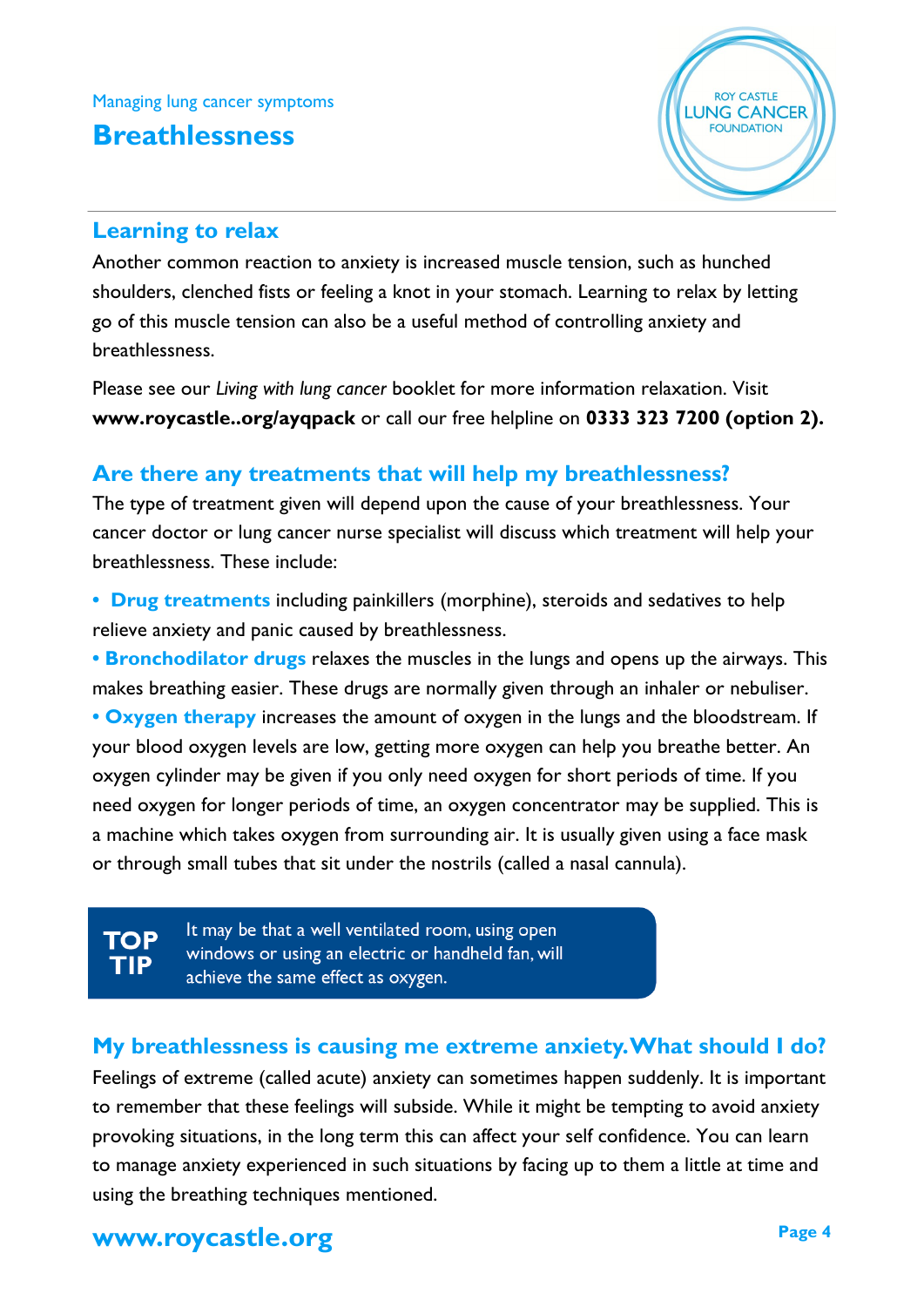

For some people being breathless can be frustrating and at times even frightening. A number of people report that breathlessness is commonly linked with anxiety and panic. Unfortunately, anxiety only makes breathlessness worse. It can therefore be useful to learn ways of controlling anxiety and panic. Anxiety is a normal reaction to situations where we may feel frightened or threatened. The anxiety response involves changes in the body, and in the way you think and behave. Some common bodily responses to anxiety include:

- Fast breathing, chest tightness and shortness of breath.
- Muscle tension, trembling or shaking.
- Sweating, cold and clammy hands.
- Heart pounding/racing and palpitations.
- Light headedness, dizziness and feeling faint.

Although you may feel anxious when breathless, try using the breathing techniques discussed and your breathing will naturally slow down as you regain control. Sometimes it helps to focus on a pleasant image in your mind's eye or do something to take your mind off the breathlessness. Find out what works best for you, for example, relaxing music, comedy show or a scenic view. Remember the fear will subside in time. If you are experiencing significant problems coping with anxiety, it may be useful to discuss with your cancer doctor or lung cancer nurse specialist about being referred to a clinical psychologist.

# **I get very breathless at the start of the day, is there anything I can do to help this?**

**When rising**, take your time getting out of bed. Sit on the edge of the bed for a few minutes. Perhaps you don't need to get dressed immediately - you may feel better having a warm drink first.

**When bathing or showering**, you may find that this takes up a lot of energy. Avoid having the water too hot and making the room too steamy. Try opening a window or leave the door slightly open. After your bath it may help to let the water out first then to kneel before getting out. Sit down while showering, especially if you are prone to getting very tired or dizzy. Have a small grab-rail in the shower that you can put your hand onto if you require. Following your bath/shower, sit down to dry yourself or wrap yourself in an absorbent towelling bathrobe. There is a whole range of bathing and showering equipment available to help (see your district nurse or occupational therapist for advice).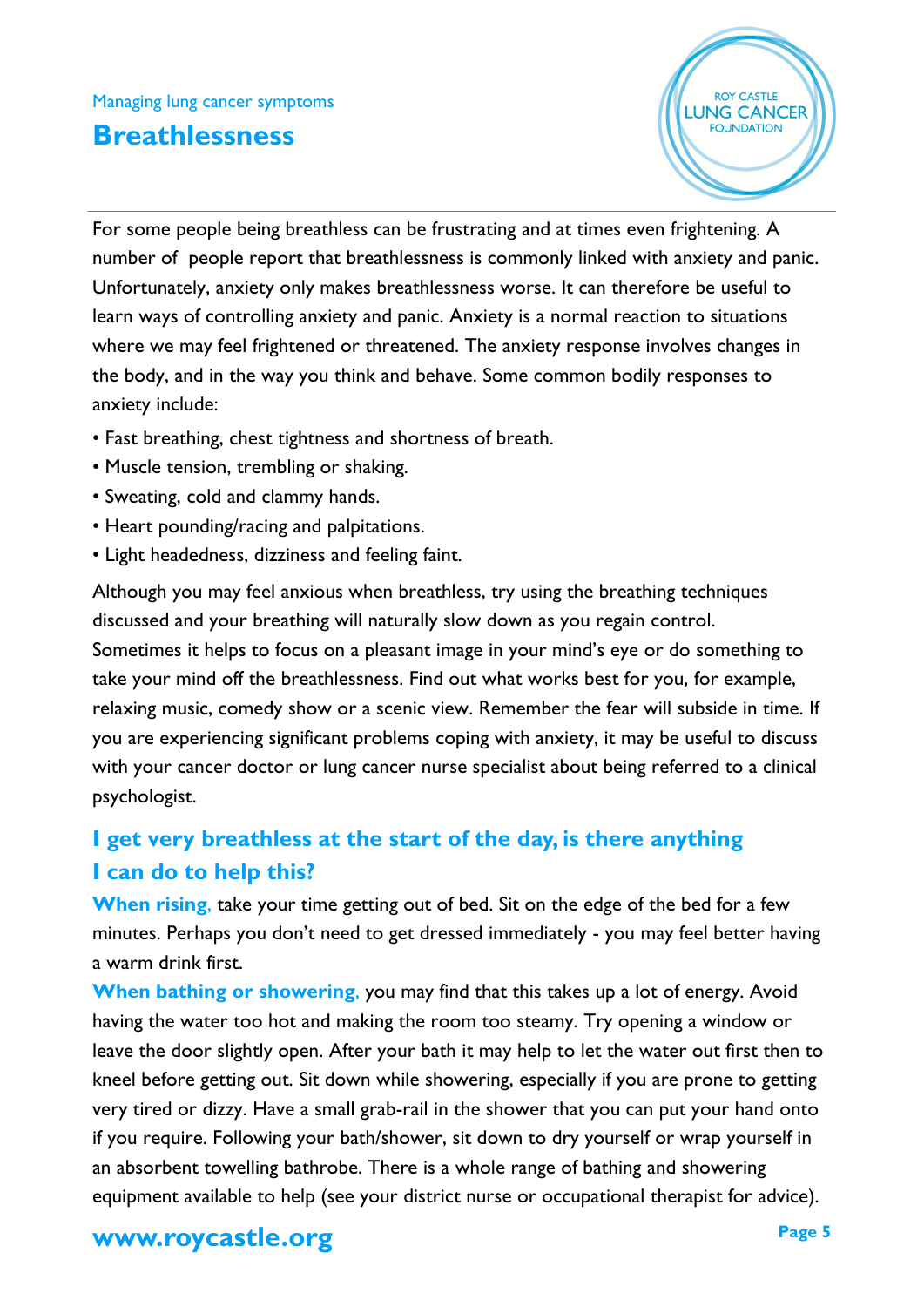

**When dressing**, give yourself as much time as you need. It may be easier to sit down for these activities and it is best to avoid bending as much as possible. You may wish to consider other methods of putting on your socks or shoes. Try a long handled shoehorn or perhaps a member of the family can help. Loose clothing is also often easier to put on and less restrictive on your breathing.

#### **Are there any tips to help me manage tasks around the house?**

Avoid too much bending and stretching. It may be easier to sit on a stool when bending down to reach low plugs and switches or, for example, emptying your washing machine. Another tip is to place shopping/washing baskets on a stool or table at waist level, when organising or emptying them. You may wish to consider using a pick-up stick or reacher – useful for picking up the letters from behind the front door.

**Organise your house** so that items you use frequently are kept within easy reach. Use your work surfaces or table to help you move your utensils or cup of tea around the kitchen - a kitchen trolley can be very useful to carry heavier objects from room to room. Use a flask and a shoulder bag if a trolley is not available or suitable. This can help to carry drinks around and keep both hands free. Keep the phone nearby; a cordless or mobile may be useful. Ask your family and friends to give you plenty of time to answer.

**Sit down to do as much as possible**, for example, peeling potatoes, drying dishes or waiting for food to cook. Your occupational therapist may be able to arrange for you to be supplied with a perching stool, which is ideal for working at work top height. If you can, try to avoid climbing the stairs too many times during the day. Bring down everything you may need for the day when coming down in the morning.

**Try to ensure that your bed or chairs are easy to get on/off.** If chairs or the toilet are too low, you will waste a lot of energy struggling to get up. Try to sit on a suitable height of chair. A low toilet can easily be sorted by using a slightly raised toilet seat or perhaps a small grab-rail, strategically placed, on the wall.

> Ask your district nurse or occupational therapist for advice on where you can get equipment that will help you.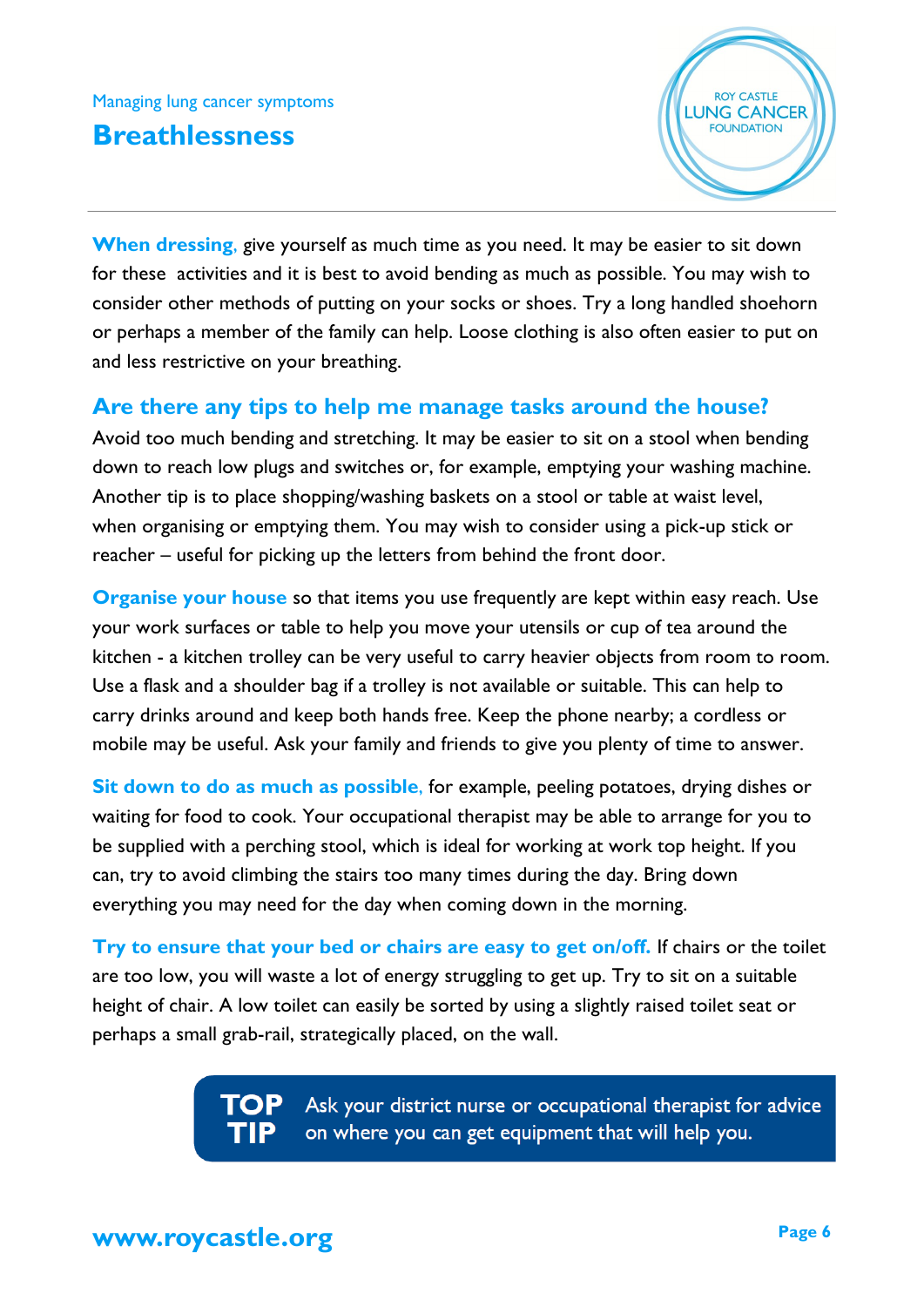

#### **Can I still get out and about when I'm feeling breathless?**

Remember to think ahead when you are planning an evening or a day out. If you are going somewhere unfamiliar, try to get information in advance, for example, make sure that lifts and parking/transport facilities are nearby.

If you have to carry heavy shopping, try to distribute the weight comfortably by using a shopping trolley or rucksack. A wheelchair may be useful to you. Ask your GP or occupational therapist if this would be of benefit to you. Your local shopping centre and supermarket may have wheelchairs available to borrow.

> "Rather than carry a heavy bag to appointments, I bought a backpack so I don't have to carry anything and it keeps my hands free." Tom

You may find that in certain atmospheres your mouth becomes dry or that you cough more. You may find that cold/damp weather or forced air/humid environments such as shopping centres can make you feel more breathless. It can be helpful to have a small bottle of water or some sweets handy.

If you are having difficulty breathing whilst performing day-to-day activities, such as walking, bathing or dressing, then you may qualify for some financial benefit from the government. You may also be entitled to a disabled badge for parking the car or travelling expenses.

# **I want to keep active but I'm not sure if I should be exercising. Would it help me?**

It's natural to feel a little nervous about being too active and getting out of breath. However, light exercise can have real benefits to your well being. Certain exercises that focus on breathing can prove helpful, for example, swimming, walking, yoga and pilates.

"I discovered freestyle aerobics to be the best way to improve my breathing. Start very slowly with minimum reps and gradually build up speed and duration."

**Roberta**